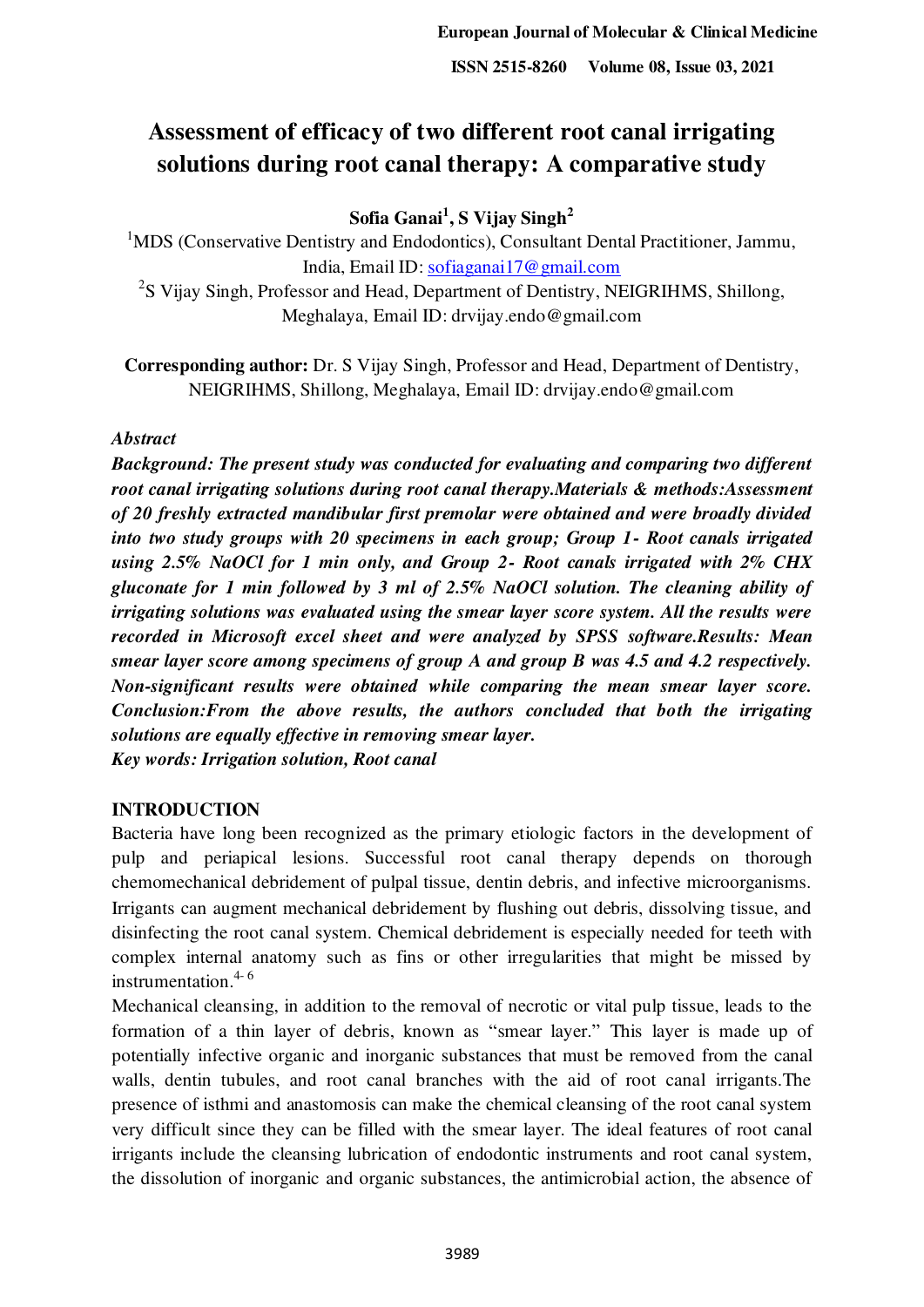**ISSN 2515-8260 Volume 08, Issue 03, 2021**

cytotoxicity, and the inefficacy in the alteration of dental microstructure.<sup> $6-8$ </sup>Hence; the present study was conducted for evaluating and comparing two different root canal irrigating solutions during root canal therapy.

### **MATERIALS & METHODS**

The present study was conducted for evaluating and comparing two different root canal irrigating solutions during root canal therapy. Assessment of 20 freshly extracted mandibular first premolar were obtained and were broadly divided into two study groups with 20 specimens in each group; Group 1- Root canals irrigated using 2.5% NaOCl for 1 min only, and Group 2- Root canals irrigated with 2% CHX gluconate for 1 min followed by 3 ml of 2.5% NaOCl solution.Decoronation of all the specimens was done at the cementoenamel junction. Teeth were instrumented and at every change of instrument, the canals were irrigated with 2 ml of 2.5% NaOCl solutions during procedure. Canals were dried with paper points after which the roots were split longitudinally and examined. The cleaning ability of irrigating solutions was evaluated using the smear layer score system. All the results were recorded in Microsoft excel sheet and were analyzed by SPSS software. Student t test was used for evaluation of level of significance. P- value of less than 0.05 was taken as significant.

#### **RESULTS**

A total of 20 freshly extracted mandibular first premolar were obtained and were broadly divided into two study groups with 20 specimens in each group; Group 1- Root canals irrigated using 2.5% NaOCl for 1 min only, and Group 2- Root canals irrigated with 2% CHX gluconate for 1 min followed by 3 ml of 2.5% NaOCl solution. Mean smear layer score among specimens of group A and group B was 4.1 and 4.3 respectively. Non-significant results were obtained while comparing the mean smear layer score.

## **DISCUSSION**

Success of root canal treatment depends on good biomechanical preparation. Despite all efforts, it is evident that bacteria can still survive in certain inaccessible areas. Previous authors established that mechanical instrumentation alone is inefficient and supporting actions of disinfectants such as NaOCl are still necessary. Another authors showed that the efficacy of apical irrigation is directly related to the depth of insertion of the needle, which at times presents a challenge to the clinician. Numerous measures have been described to reduce the number of microorganisms in the root canal system, including the use of various instrumentation techniques, irrigation regimens, and intracanal medicaments. The use of chemical agents during instrumentation to completely clean all aspects of the root canal system is central to successful endodontic treatment. Irrigation is complementary to instrumentation in facilitating the removal of pulp tissue and/or microorganisms.<sup>6- 9</sup> Hence; the present study was conducted for evaluating and comparing two different root canal irrigating solutions during root canal therapy.

A total of 20 freshly extracted mandibular first premolar were obtained and were broadly divided into two study groups with 20 specimens in each group; Group 1- Root canals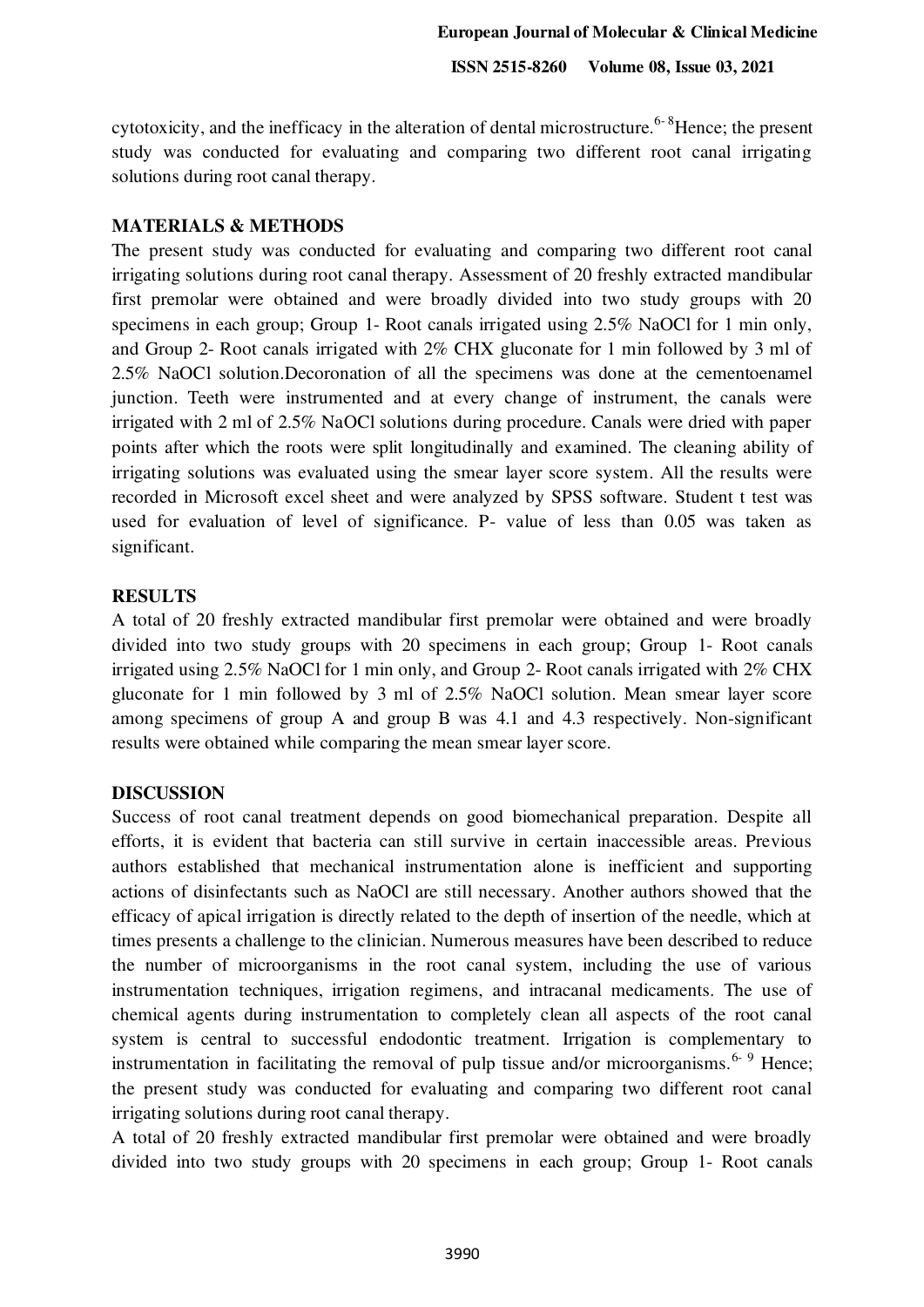**ISSN 2515-8260 Volume 08, Issue 03, 2021**

irrigated using 2.5% NaOCl for 1 min only, and Group 2- Root canals irrigated with 2% CHX gluconate for 1 min followed by 3 ml of 2.5% NaOCl solution. Mean smear layer score among specimens of group A and group B was 4.1 and 4.3 respectively. Kumar P et al compared the efficiency of four commonly used chemicals in their ability to remove smear layer after instrumentation. Seventy-five extracted single canaled teeth of roots ranging 10-12 mm in length were used for the study. Teeth were divided into 4 study groups and 1 control group of 15 teeth each: 3% NaOCl (Group A), 3% NaOCl followed by 17% ethylene diamine-tetra-acetic acid (Group B), 0.2% chlorhexidine (Group C) and 3% NaOCl followed by MTAD (Group D), with distilled water (Group E) which is used as control, revealed that NaOCl showed statistically significant, better cleansing effect than distilled water. Chlorhexidine and NaOCl showed equal kind of efficacy but were statistically significant, with lower efficacy than MTAD. It may be concluded that MTAD appears to be the most effective solution compared to the rest. The study demonstrated that MTAD as a final rinse after the entire instrumentation with 3% NaOCl as irrigant provided the best cleansing in all parts of the root canal system. $11$ 



In the present study, non-significant results were obtained while comparing the mean smear layer score. Sahebi S et al compared the antimicrobial effect of Aloe Vera solution with sodium hypochlorite on E.faecalis in the root canals of human extracted teeth. Sixty human extracted single rooted teeth were selected for this in vitro study. The teeth recruited in this study had no cracks, internal resorption, external resorption and calcification. Enterococcus faecalis was injected in the root canals of all teeth. The teeth were then divided into three groups randomly. Each group consisted of 20 teeth that were all rinsed with one of the following solutions: sodium hypochlorite 2.5%, Aloe vera and normal saline. Subsequent to rinsing, root canals of all teeth were sampled. The samples were cultured and growth of the bacteria was assessed after 48 hours. The difference between the inhibitory effect of Aloe vera and normal saline on E.faecalis was not significant according to independent t-test (p= 0.966). The inhibitory effect of sodium hypochlorite on E.faecalis was much greater than that of Aloe vera and normal saline.<sup>12</sup>